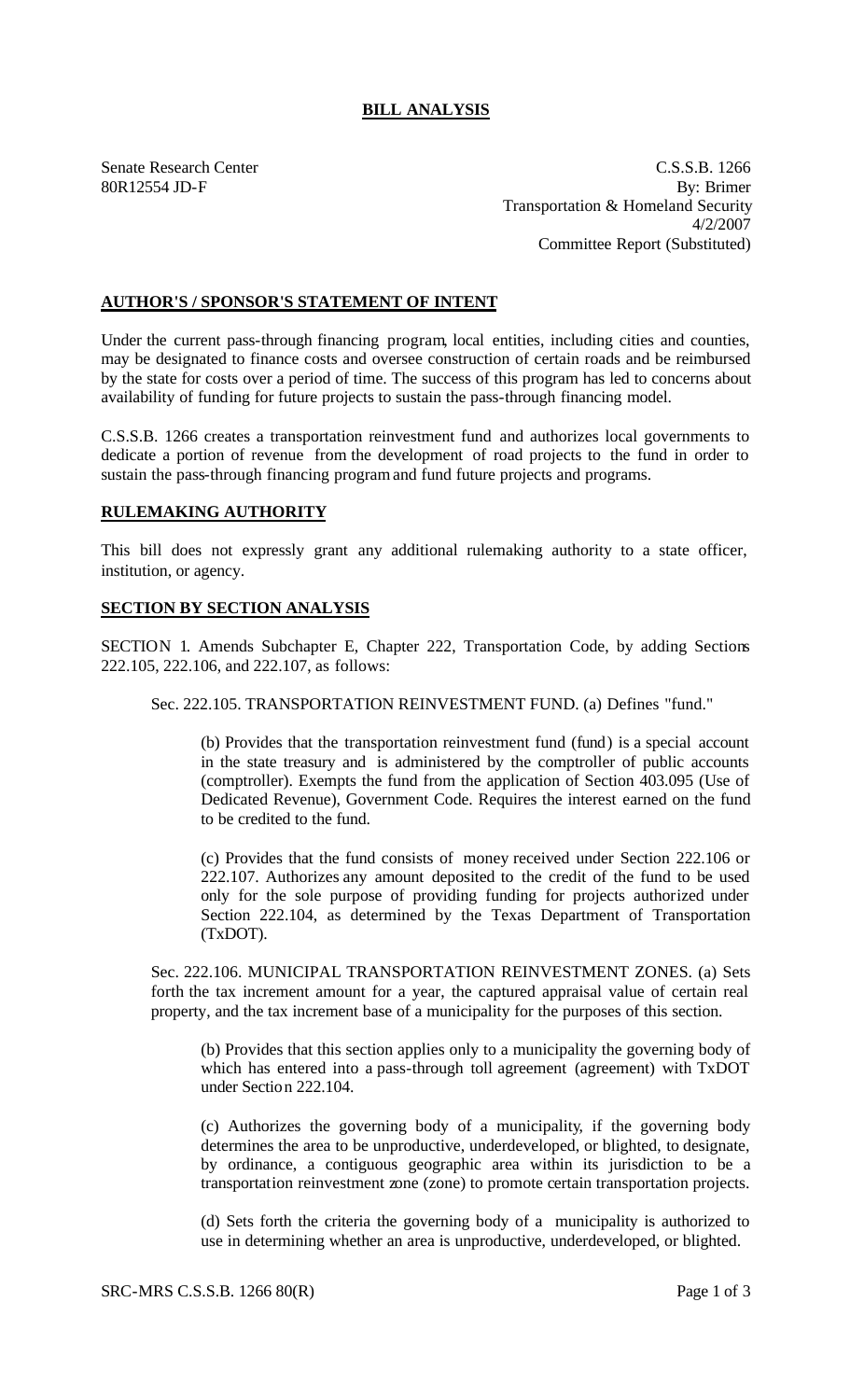(e) Requires the governing body of a municipality to hold a public hearing on the creation of the zone and its benefits to the municipality and to the property in the proposed zone not later than the seventh day before the date the governing body of the municipality proposes to adopt an ordinance designating an area as a zone. Authorizes an interested person at the hearing to speak for or against the creation of the zone or its boundaries. Requires notice of the public hearing to be published in a newspaper having general circulation in the municipality not later than the seventh day before the public hearing.

(f) Provides that the designation of an area as a zone by adoption of an ordinance constitutes designation of the area as a reinvestment zone under Chapters 311 (Tax Increment Financing Act) and 312 (Property Redevelopment and Tax Abatement Act), Tax Code, without further hearings or procedural requirements.

(g) Sets forth the content requirements of an ordinance designating an area as a zone.

(h) Requires the municipality, from taxes collected on property in the zone, to pay into the tax increment fund for a zone an amount equal to the tax increment produced by the municipality.

(i) Authorizes the governing body of a municipality, by ordinance, to enter into an agreement with TxDOT under which not more than one-half of the money deposited to the credit of the tax increment fund established for the zone will be used to reimburse TxDOT an amount that is not greater than 50 percent of the aggregate amount of any payments made by TxDOT to the municipality under the agreement. Authorizes any remaining amount in the tax increment fund to be used for any municipal purpose in the zone.

(j) Requires the money received by TxDOT to be deposited to the credit of the fund and authorizes that money to be used only for certain purposes and, until the eighth anniversary of the date the zone was created, only in connection with a project that is located in TxDOT district in which the zone is located.

(k) Provides that a zone terminates on December 31 of the year in which the municipality ceases to be required to make reimbursement payments to TxDOT under Subsection (i). Authorizes any surplus remaining on the termination of the zone to be used for transportation projects of the municipality in or outside the zone.

Sec. 222.107. COUNTY TRANSPORTATION REINVESTMENT ZONES; TAX ABATEMENTS; ROAD UTILITY DISTRICTS. (a) Sets forth the tax increment amount for a year, the captured appraisal value of certain real property, and the tax increment base of a county for the purposes of this section.

(b) Provides that this section applies only to a county the commissioners court of which has entered into an agreement with TxDOT under Section 222.104.

(c) Authorizes the commissioners court of a county, by order, to designate a contiguous geographic area within its jurisdiction to be a zone to promote certain transportation projects.

(d) Requires the commissioners court of a county to hold a public hearing on the creation of the zone, its benefits to the municipality and to the property in the proposed zone, and the abatement of ad valorem taxes imposed by the county on certain real property, not later than the seventh day before the date the commissioners court of the county proposes to designate an area as a zone. Authorizes an interested person at the hearing to speak for or against the creation of the zone or its boundaries. Requires notice of the public hearing to be published in a newspaper having general circulation in the county not later than the seventh day before the public hearing.